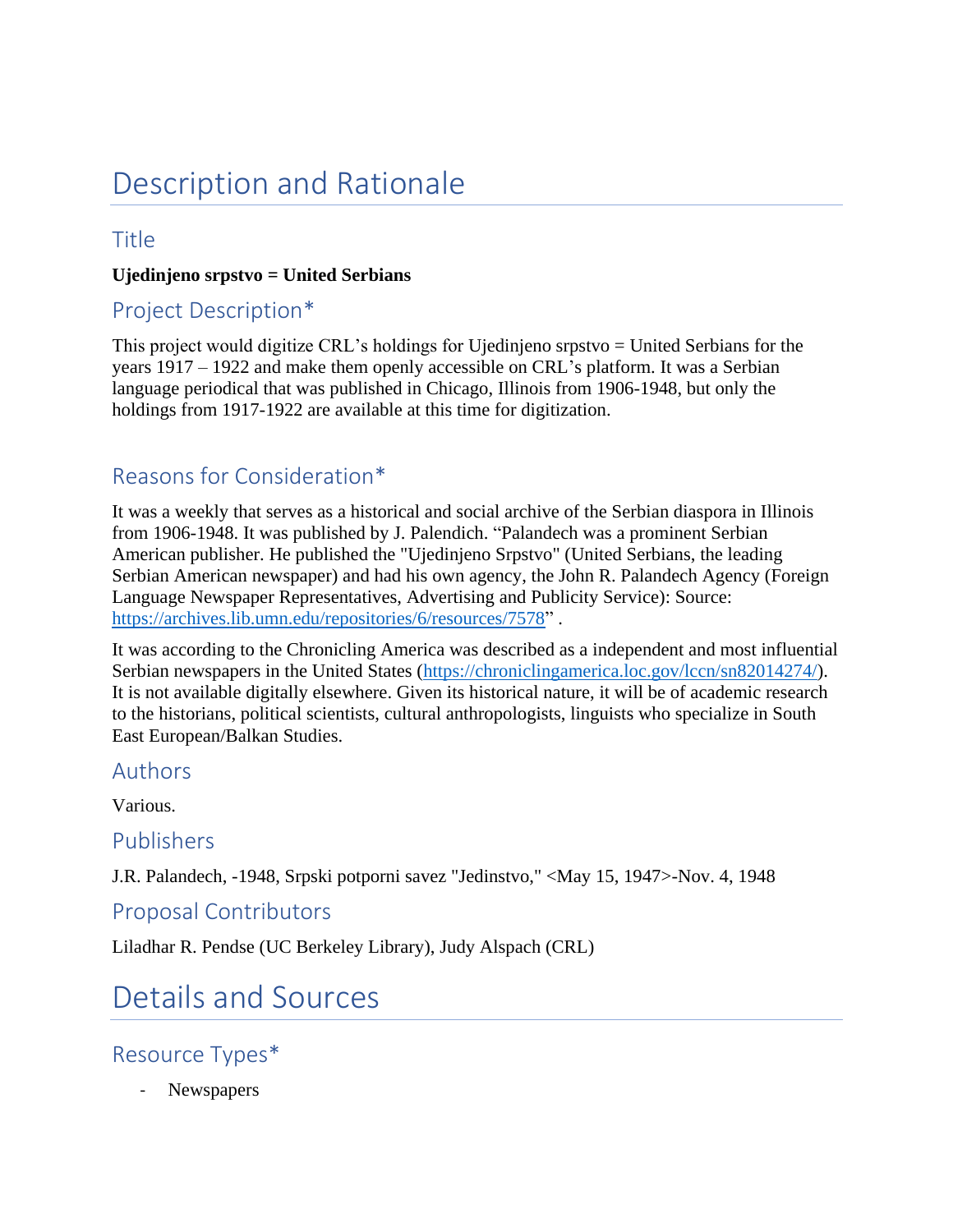## Regions\*

Serbia, South East Europe, the Balkans Serbs--United States--Newspapers. Serbs —United States

## Countries of Origin\*

USA Major Languages Serbian / English Source Format\* - Microfilm Target Format Digital Identifiers LCCN: sn 82014274 OCLC: 8814604

Links

<https://chroniclingamerica.loc.gov/lccn/sn82014274/>

<http://catalog.crl.edu/record=b1187468~S35>

Source and Holdings

| Location   | Format    | <b>Holdings/Range</b> | <b>Notes</b>                            |
|------------|-----------|-----------------------|-----------------------------------------|
| <b>CRL</b> | Microfilm | MF-5950 (4 reels)     | http://catalog.crl.edu/search/o?SEARCH= |
|            |           | [Dec 15, 1917-Mar 7,  | 8814604#extraBibAnchor                  |
|            |           | 1922; LACKS: Jun 28,  |                                         |
|            |           | 1919; Jan 4, Mar 1,   |                                         |
|            |           | Nov 8, 1921;          |                                         |